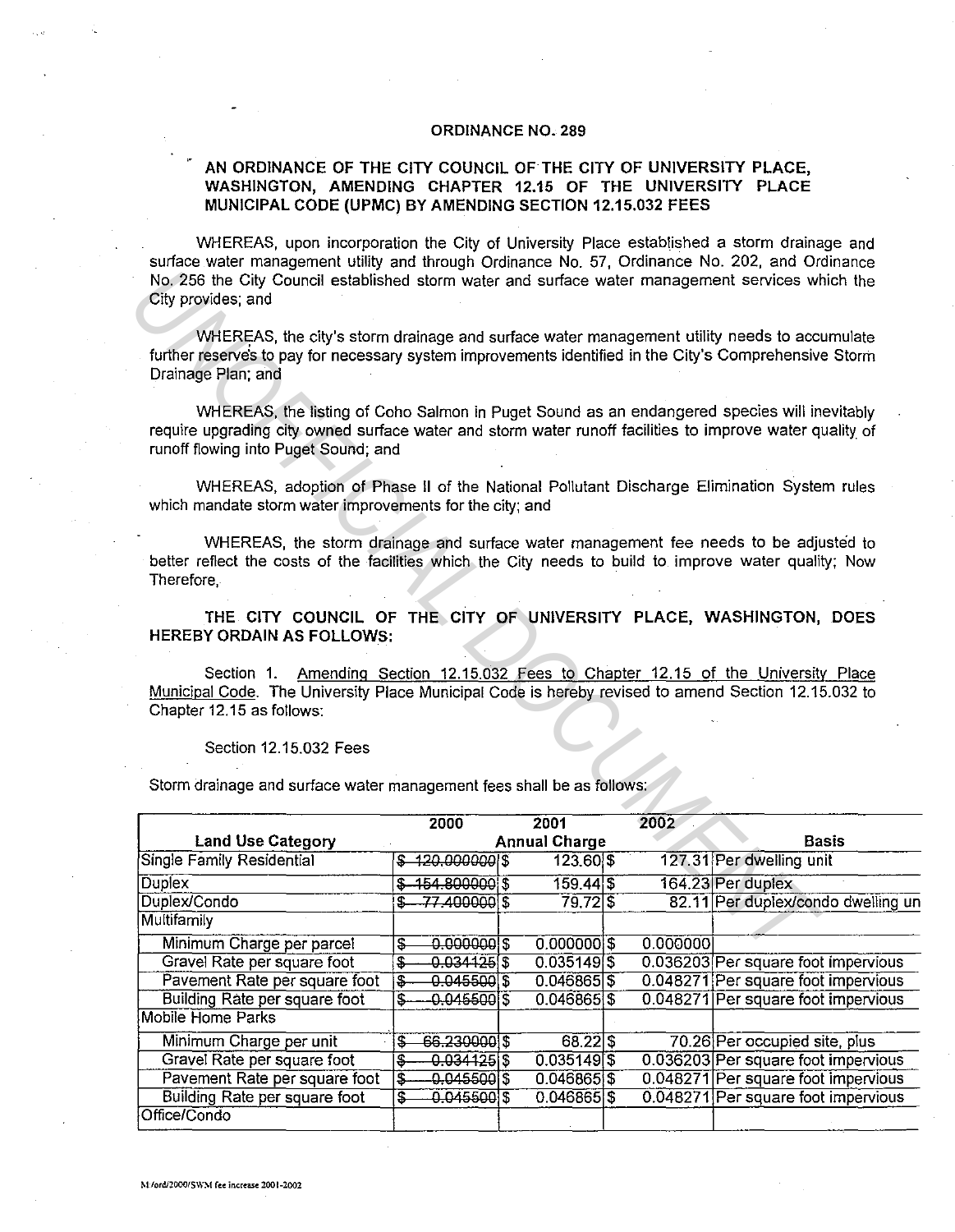| Minimum Charge per unit                                                                                                                                                                                                                                                                                                                                                                                                                                                                                                                                                            | $-0.0000005$<br>$\overline{\mathbf{e}}$    | $0.0000001$ \$ | 0.000000 |                                     |  |  |  |
|------------------------------------------------------------------------------------------------------------------------------------------------------------------------------------------------------------------------------------------------------------------------------------------------------------------------------------------------------------------------------------------------------------------------------------------------------------------------------------------------------------------------------------------------------------------------------------|--------------------------------------------|----------------|----------|-------------------------------------|--|--|--|
| Per square foot impervious                                                                                                                                                                                                                                                                                                                                                                                                                                                                                                                                                         | \$.<br>$0.045500$ \$                       | $0.046865$ \$  |          | 0.048271 Per square foot impervious |  |  |  |
| Vacant Undeveloped                                                                                                                                                                                                                                                                                                                                                                                                                                                                                                                                                                 |                                            |                |          |                                     |  |  |  |
| Minimum Charge per parcel                                                                                                                                                                                                                                                                                                                                                                                                                                                                                                                                                          | \$<br>$0.0000001$ \$                       | $0.0000001$ \$ | 0.000000 |                                     |  |  |  |
| Area Charge per acre                                                                                                                                                                                                                                                                                                                                                                                                                                                                                                                                                               | इ<br>0.0000005                             | $0.000000$ \$  | 0.000000 |                                     |  |  |  |
| Gravel Rate per square foot                                                                                                                                                                                                                                                                                                                                                                                                                                                                                                                                                        | Ş.<br>0.0341255                            | $0.035149$ \$  |          | 0.036203 Per square foot impervious |  |  |  |
| Pavement Rate per square foot                                                                                                                                                                                                                                                                                                                                                                                                                                                                                                                                                      | \$.<br>0.0455003                           | 0.046865       |          | 0.048271 Per square foot impervious |  |  |  |
| <b>Building Rate per square foot</b>                                                                                                                                                                                                                                                                                                                                                                                                                                                                                                                                               | $\overline{\mathfrak{s}}$<br>$0.045500$ \$ | 0.046865       |          | 0.048271 Per square foot impervious |  |  |  |
| <b>Forest and Timberland</b>                                                                                                                                                                                                                                                                                                                                                                                                                                                                                                                                                       |                                            |                |          |                                     |  |  |  |
| Minimum Charge per parcel                                                                                                                                                                                                                                                                                                                                                                                                                                                                                                                                                          | इ<br>0.0000005                             | $0.000000$ \$  | 0.000000 |                                     |  |  |  |
| Area Charge per acre                                                                                                                                                                                                                                                                                                                                                                                                                                                                                                                                                               | इ<br>$-0.0000001$ \$                       | $0.000000$ \$  | 0.000000 |                                     |  |  |  |
| Gravel Rate per square foot                                                                                                                                                                                                                                                                                                                                                                                                                                                                                                                                                        | \$<br>$-0.034125$ \$                       | 0.0351495      |          | 0.036203 Per square foot impervious |  |  |  |
| Pavement Rate per square foot                                                                                                                                                                                                                                                                                                                                                                                                                                                                                                                                                      | $\overline{\$}$<br>$-0.045500$ \$          | $0.046865$ \$  |          | 0.048271 Per square foot impervious |  |  |  |
| <b>Building Rate per square foot</b>                                                                                                                                                                                                                                                                                                                                                                                                                                                                                                                                               | \$<br>$-0.0455005$                         | 0.0468655      |          | 0.048271 Per square foot impervious |  |  |  |
| <b>State, County and Federal</b>                                                                                                                                                                                                                                                                                                                                                                                                                                                                                                                                                   |                                            |                |          |                                     |  |  |  |
| <b>Highways</b>                                                                                                                                                                                                                                                                                                                                                                                                                                                                                                                                                                    |                                            |                |          |                                     |  |  |  |
| Gravel rate per square foot                                                                                                                                                                                                                                                                                                                                                                                                                                                                                                                                                        | \$<br>$-0.0102005$                         | 0.0105065      |          | 0.010821 Per square foot impervious |  |  |  |
| Pavement rate per square foot                                                                                                                                                                                                                                                                                                                                                                                                                                                                                                                                                      | $\overline{\$}$<br>$-0.0136005$            | 0.014008       |          | 0.014428 Per square foot impervious |  |  |  |
| Roads (other than                                                                                                                                                                                                                                                                                                                                                                                                                                                                                                                                                                  |                                            |                |          |                                     |  |  |  |
| County/State/Federal)                                                                                                                                                                                                                                                                                                                                                                                                                                                                                                                                                              |                                            |                |          |                                     |  |  |  |
| Minimum Charge per parcel                                                                                                                                                                                                                                                                                                                                                                                                                                                                                                                                                          | ₽<br>$-0.0000005$                          | $0.0000001$ \$ | 0.000000 |                                     |  |  |  |
| Gravel Rate per square foot                                                                                                                                                                                                                                                                                                                                                                                                                                                                                                                                                        | 0.0341255<br>\$                            | $0.035149$ \$  |          | 0.036203 Per square foot impervious |  |  |  |
| Pavement Rate per square foot                                                                                                                                                                                                                                                                                                                                                                                                                                                                                                                                                      | $0.045500$ \$<br>\$                        | $0.046865$ \$  |          | 0.048271 Per square foot impervious |  |  |  |
| <b>Building Rate per square foot</b>                                                                                                                                                                                                                                                                                                                                                                                                                                                                                                                                               | $\overline{\mathbb{S}}$<br>$0.045500$ \$   | 0.046865       |          | 0.048271 Per square foot impervious |  |  |  |
| <b>Other Parcels</b>                                                                                                                                                                                                                                                                                                                                                                                                                                                                                                                                                               |                                            |                |          |                                     |  |  |  |
| Minimum Charge per parcel                                                                                                                                                                                                                                                                                                                                                                                                                                                                                                                                                          | 0.0000005<br>\$                            | 0.0000005      | 0.000000 |                                     |  |  |  |
| Gravel Rate per square foot                                                                                                                                                                                                                                                                                                                                                                                                                                                                                                                                                        | 0.0341255<br>$\overline{\mathbf{z}}$       | $0.035149$ \$  |          | 0.036203 Per square foot impervious |  |  |  |
| Pavement Rate per square foot                                                                                                                                                                                                                                                                                                                                                                                                                                                                                                                                                      | $-0.045500$ \$<br>∲                        | $0.046865$ \$  |          | 0.048271 Per square foot impervious |  |  |  |
| <b>Building Rate per square foot</b>                                                                                                                                                                                                                                                                                                                                                                                                                                                                                                                                               | Ŝ.<br>$0.045500$ \$                        | 0.046865 \$    |          | 0.048271 Per square foot impervious |  |  |  |
| Section 2. Severability. If any provision of this Ordinance or its application to any person or<br>circumstance is held invalid, the remainder of the Ordinance or the application of the provision to other<br>persons or circumstances by a court of competent jurisdiction shall not be affected.<br>Section 3. Publication and Effective Date. A summary of this Ordinance consisting of its title<br>shall be published in the official newspaper of the City. This Ordinance shall be effective five (5) days<br>after its publication, with fees effective January 1, 2001. |                                            |                |          |                                     |  |  |  |
| PASSED BY THE CITY COUNCIL ON OCTOBER 30, 2000.                                                                                                                                                                                                                                                                                                                                                                                                                                                                                                                                    |                                            |                |          |                                     |  |  |  |
|                                                                                                                                                                                                                                                                                                                                                                                                                                                                                                                                                                                    |                                            |                |          |                                     |  |  |  |

Section 3. Publication and Effective Date. A summary of this Ordinance consisting of its title shall be published in the official newspaper of the City. This Ordinance shall be effective five (5) days after its publication, with fees effective January 1, 2001. shall be published in the official newspaper of the City. This Ordinance shall be effective five<br>after its publication, with fees effective January 1, 2001.<br>PASSED BY THE CITY COUNCIL ON OCTOBER 30, 2000.<br>PASSED BY THE CIT

**ATTEST:** 

Susan Matthew, City Clerk